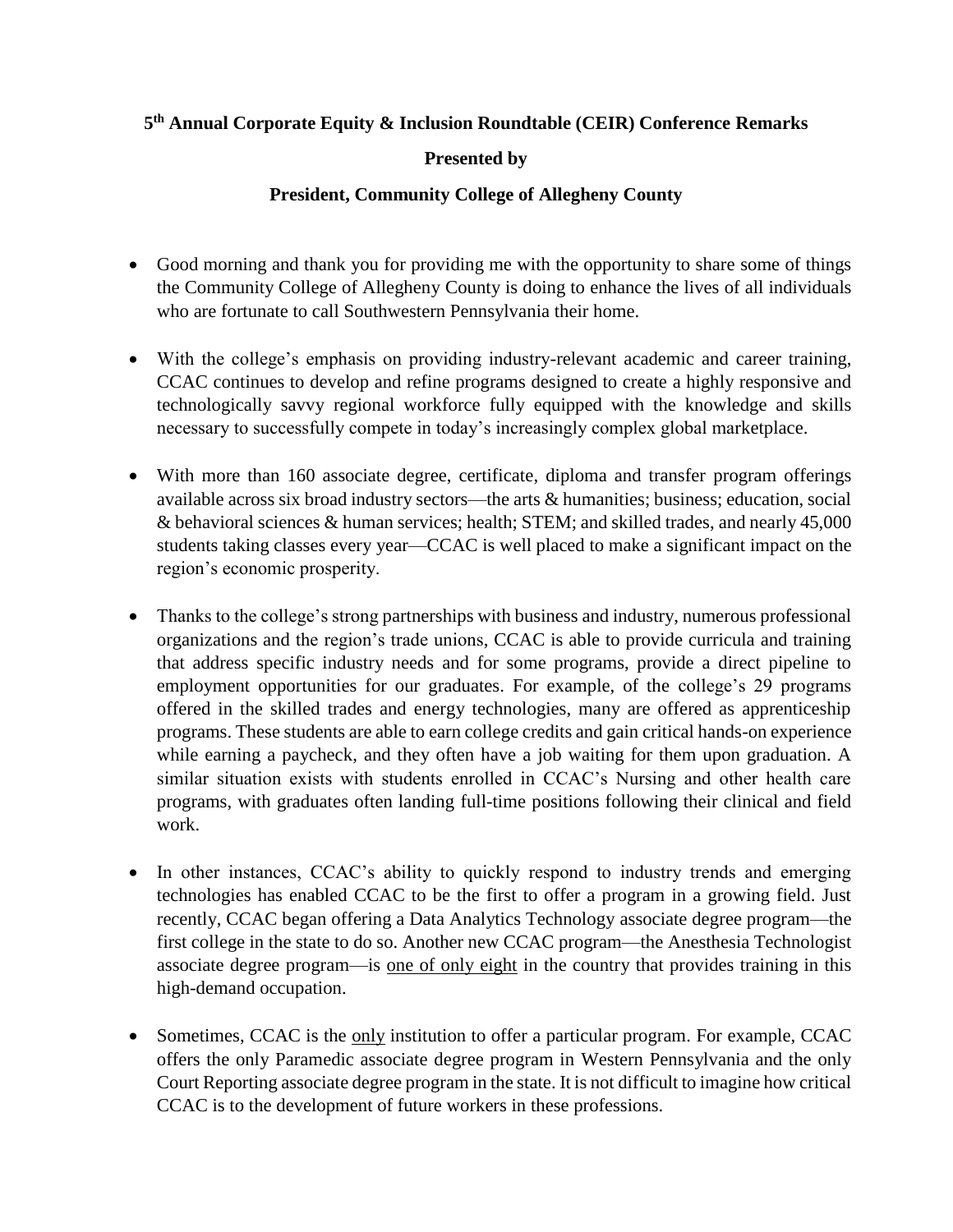- And when demand for a particular program is at its peak, the college will often come up with ways to increase access to training, either by adding new training locations or by adding additional classes, often at nontraditional hours. Our popular HVAC and Welding programs both benefitted from this approach, with HVAC classes now being offered at CCAC's space in the Energy Innovation Center and students now being able to take "midnight welding" classes at CCAC's West Hills Center.
- Another way CCAC is helping increase access is through articulation agreements. In addition to saving students up to \$57,000 during their first two years of college, these agreements enable our students to seamlessly transfer into more than 160 programs offered at 49 other colleges and universities, including the 14 PSSHE schools.
- And in order to encourage high schools students to attend college, we've entered into a unique 2+2+2 partnership with the University of Pittsburgh and the Pittsburgh Public Schools, which enables Pittsburgh Public School students to network and build vital relationships on both the CCAC and Pitt campuses. In yet another effort to capture the interest of future students, CCAC continues to work with area high schools to expose students to new educational options, including offering high school students taking Advanced Placement and Honors classes the opportunity to enroll in CCAC's Dual Enrollment courses.
- When speaking about access, it is important to remember that perhaps more than any other college or university in the region, CCAC is a college for all members of the community. CCAC, like other community colleges across the nation, has a higher percentage of firstgeneration college students as well as students requiring academic, financial and other assistance. Because of this, CCAC continues to seek out and secure new funding sources for programs that will expand opportunities for all students. Some of these programs include the college's In-School and Out-of-School Youth programs (which were funded by the Partners 4 Work Workforce Investment Board to provide college in high school opportunities and GED classes) as well as the Micro-Credentials program, which trains out-of-school youth, adults with low basic skills and individuals who are underemployed or unemployed for high-priority occupations. Another very valuable program currently underway is the Health Profession Opportunity: Pathway to Success in Healthcare program, which provides education and training in nursing, emergency medicine and medical records/health information technology for low-income and underserved individuals. One of CCAC's main recruitment goals is to increase enrollment of Temporary Assistance for Needy Families (or TANF) recipients in the region. Programs like the three I just cited are excellent examples of the power that public and private funding has in helping to provide truly transformative education, especially when it helps to lift individuals out of poverty.
- Because our students come from a diverse range of backgrounds with an equally diverse range of interests and abilities, CCAC offers a full complement of programs and wrap-around services designed to ensure students succeed. For academically gifted students, CCAC offers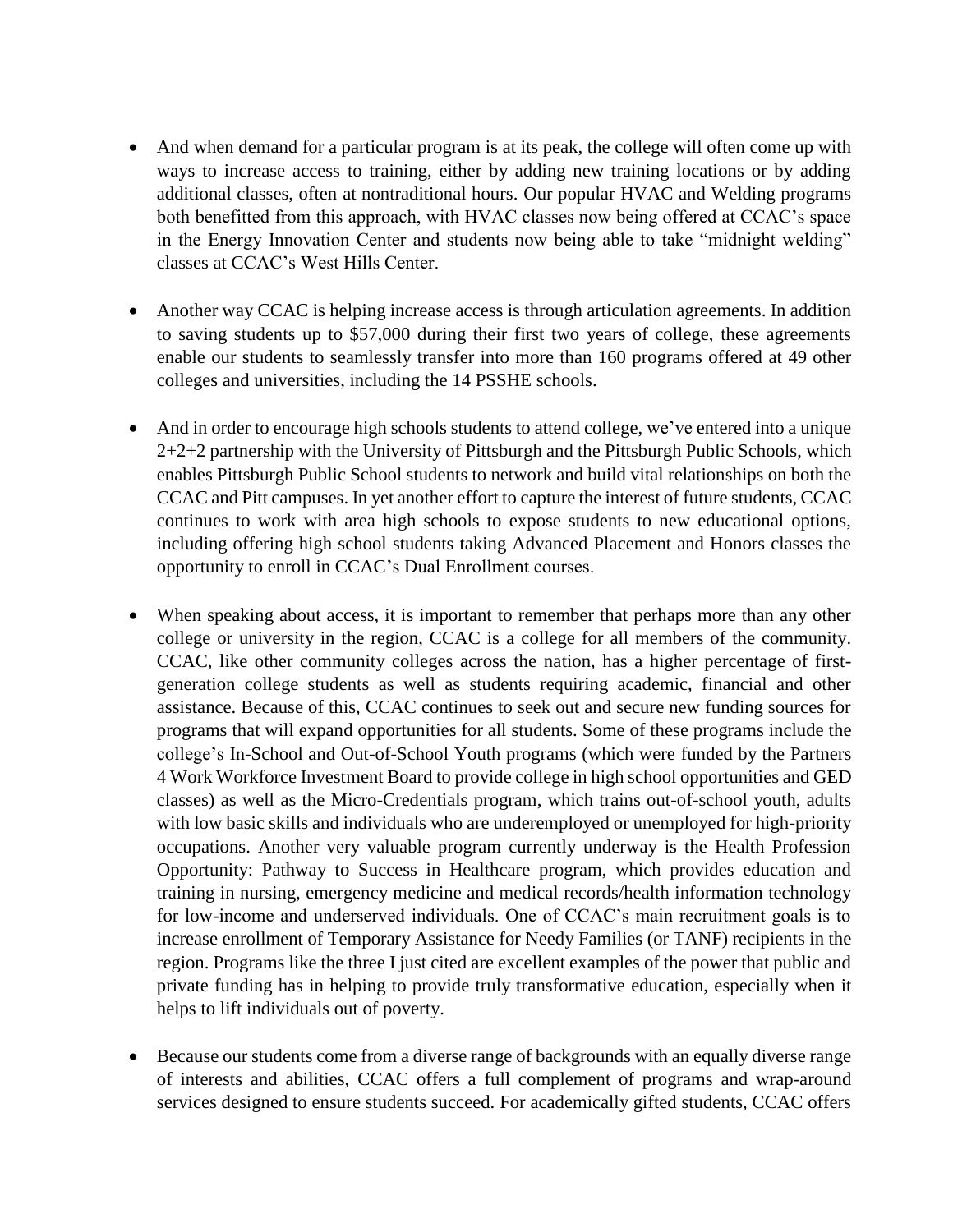Honors program degrees and courses as well as the opportunity to immerse themselves in learning experiences outside the classroom. For students who may require academic assistance, CCAC offers a host of learning supports including access to student success coaches, individual mentoring opportunities and Math Cafés and Learning Commons where students can seek help with math, writing and reading. Studies have shown that these types of supports foster student success, with students receiving higher test scores and grades, particularly those students who visit these facilities three or more times in a semester.

- In addition to general assistance, CCAC offers services aimed at helping specific student populations. With one of the state's largest number of enrolled veterans, CCAC's Military and Veterans Services Centers provide help with VA educational benefits, as well as information on other services of interest to veterans and their families. CCAC also offers supports aimed at increasing the retention, campus and community engagement, and academic success of students of color through the Men of Merit Initiative and Women on a Mission.
- Another group of students that critically need assistance but who have often been overlooked in the past are those individuals who have been incarcerated. Because these individuals need our support to re-enter society, CCAC is reaching out with the aim of presenting CCAC as a welcoming environment. As a founding member of the Allegheny County Anchored Re-entry Consortium (otherwise known as ACAR), the college works with like-minded agencies and organizations such as Partner4Work, the Allegheny County Jail Collaborative and the Renewal Center to help these individuals identify programs that will fit their interests and skillsets, and most importantly, that will enable them to find gainful employment. In addition to identifying employer-friendly career programs, we also help these individuals with career counseling and job placement opportunities as well as help them in determining which financial aid programs may be open to them. Many re-entrants choose to enroll in our Culinary Arts, Business, CIT and Skilled Trades programs.
- One of CCAC's most well received services to date has been the Campus Cupboard food pantry at South Campus and the "pop-up" food pantries at the college's Allegheny and Boyce campuses. During 2016, the South Campus food pantry served 106 individuals during nearly 250 visits. This service has been vital to those students struggling to support themselves and members of their family. With food insecurity in Southwestern Pennsylvania an ongoing concern, 93 percent of student food pantry users surveyed said the food pantry has improved their ability to focus on class activities and academics, and three out of every five reported that their grades have risen. Funding is currently being sought to provide for the addition of permanent food pantries at all the campuses.
- As a college president, I can tell you that there is nothing more satisfying—and humbling than knowing you've helped empower someone to reach their potential. And this is only possible when as a society, we make access to education a priority. Because if there is anything we have learned through the years, it's that education is the key to opening so many doors in life. And just knowing the work everyone in this room is doing to ensure that all individuals